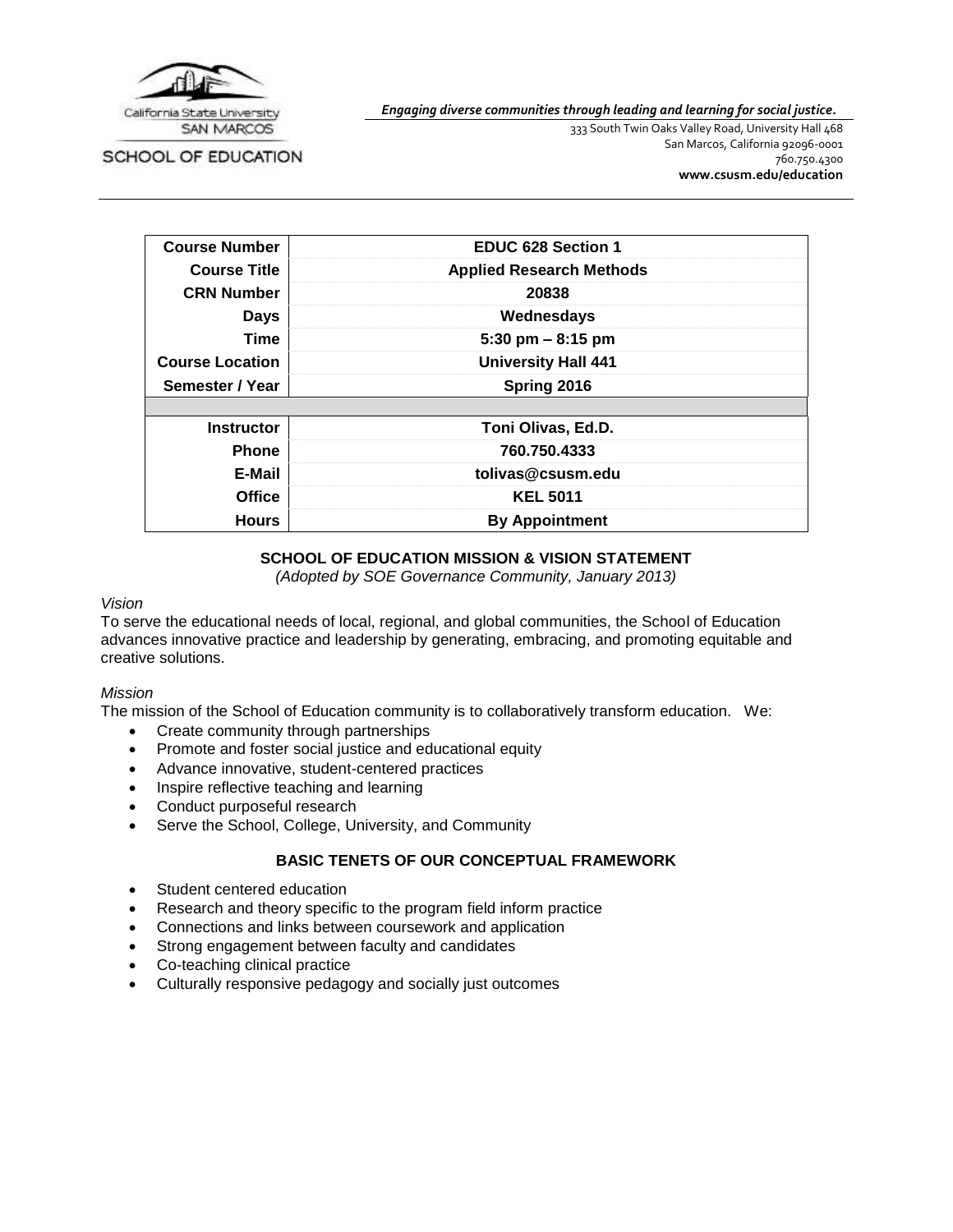## **COURSE DESCRIPTION**

This course is designed to guide students through the planning, preparation and/or completion of the MA Education culminating experience: research, project or exam. Involves intensive study of current issues and concepts in education.

### **Course Prerequisites**

Admission to the MA Program & EDUC 622 (concurrent enrollment upon instructor approval)

### **Course Objectives**

- 1. Identify Key Components of a Research Thesis, Curriculum Project or Exam.
- 2. Master APA Manual Format.<br>3. Write Thesis. Project or Exam
- Write Thesis, Project or Exam.
- 4. Practice for Poster Presentation.

## **Credit Hour Policy Statement**

In all master course work, it is expected that for every one hour of contact time, you will complete approximately two to three hours of work outside of class. For EDUC 628, a 3-credit class, expect 6-9 hours of homework each week. Please plan accordingly. This is a hybrid course, meaning a majority of the class is in-person, but there are four evenings when students will be expected to meet with their writing partners. These meetings can happen in-person, over the phone, or via video chat. This out-of-class time, associate with the face-to-face sessions, will total at least 45 hours per unit of credit.

## **REQUIRED TEXTS**

American Psychological Association. (2009). *Publication Manual of the American Psychological Association (6th ed.)* Washington D.C.: American Psychological Association.

ISBN 9781433805615 (paperback), 9781433805622 (spiral), or 9781433805592 (hardcover).

# **COURSE LEARNING OUTCOMES**

Upon successful completion of this course, students will (be able to):

- Demonstrate interaction and communication skills that reflect professional dispositions and ethics, such as respect for diversity, educational equity, collaboration, and social justice.
- Apply leadership skills in social justice and equity to advance the profession.
- Analyze educational and/or professional research.
- Integrate research and evidence-based practices into educational and professional settings.

### **Assessment of Professional Dispositions**

Assessing a candidate's dispositions within a professional preparation program is recognition that teaching and working with learners of all ages require not only specific content knowledge and pedagogical skills, but positive attitudes about multiple dimensions of the profession. The School of Education has identified six dispositions – social justice and equity, collaboration, critical thinking, professional ethics, reflective teaching and learning, and life-long learning—and developed an assessment rubric. For each dispositional element, there are three levels of performance - *unacceptable*, *initial target*, and *advanced target*. The description and rubric for the three levels of performance offer measurable behaviors and examples.

The assessment is designed to provide candidates with ongoing feedback for their growth in professional dispositions and includes a self-assessment by the candidate. The dispositions and rubric are presented, explained and assessed in one or more designated courses in each program as well as in clinical practice. Based upon assessment feedback candidates will compose a reflection that becomes part of the candidate's Teaching Performance Expectation portfolio. Candidates are expected to meet the level of *initial target* during the program.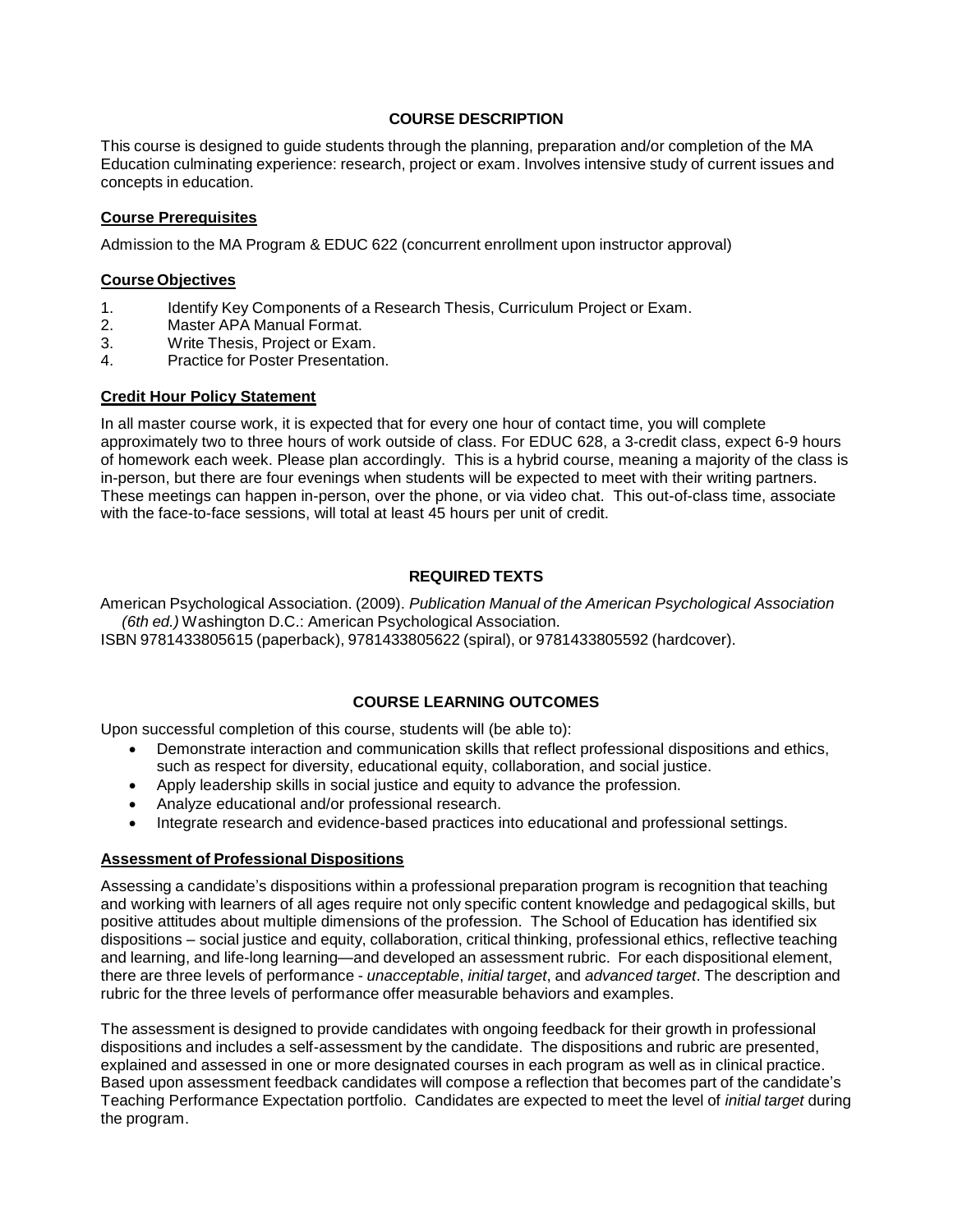# **GENERAL CONSIDERATIONS**

# **School of Education Attendance Policy**

Due to the dynamic and interactive nature of courses in the School of Education, all candidates (course participants) are expected to attend all classes and participate actively. At a minimum, candidates (course participants) must attend more than 80% of class time, or s/he may not receive a passing grade for the course at the discretion of the instructor. Individual instructors may adopt more stringent attendance requirements. Should the candidate (course participants) have extenuating circumstances, s/he should contact the instructor as soon as possible. *(Adopted by the COE Governance Community, December, 1997).*

This course: Students are required to attend at least 10 face-to-face sessions and 4 writing team meetings. Students may have one absence with no penalty. Any absence beyond will result in a loss of points. A minimum grade of C is required in EDUC 628 to qualify as part of the MA requirement. Absences and late arrivals/early departures will affect the final grade. If extenuating circumstances occur, the student should contact the instructor as soon as possible to make appropriate arrangements.

# **Students with Disabilities Requiring Reasonable Accommodations**

Students with disabilities who require reasonable accommodations must be approved for services by providing appropriate and recent documentation to the Office of Disabled Student Services (DSS). This office is located in Craven Hall 4300, and can be contacted by phone at (760) 750-4905, or TTY (760) 750- 4909. Students authorized by DSS to receive reasonable accommodations should meet with their instructor during office hours or, in order to ensure confidentiality, in a more private setting.

## **Graduate Writing Requirements**

The California State University maintains a Graduation Writing Assessment Requirement (GWAR) for master's students, to be completed before Advancement to Candidacy can be approved. A student may satisfy the graduate writing requirement in one of two ways: an acceptable standardized test score or a paper that receives a passing score as described in the GWAR rubric. Toward the goal of providing opportunity for graduate students in the School of Education to satisfy the writing requirement, all papers in all graduate classes must adhere to the rules of style (for writing and format style) detailed in the Publication Manual of the American Psychological Association, 6th Ed. (2009). This is a required textbook for all CSUSM SOE graduate courses.

# **CSUSM Academic Honesty Policy**

Students will be expected to adhere to standards of academic honesty and integrity, as outlined in the Student Academic Honesty Policy. All assignments must be original work, clear and error-free. All ideas/material that are borrowed from other sources must have appropriate references to the original sources. Any quoted material should give credit to the source and be punctuated accordingly.

Academic Honesty and Integrity: Students are responsible for honest completion and representation of their work. Your course catalog details the ethical standards and penalties for infractions. There will be zero tolerance for infractions. If you believe there has been an infraction by someone in the class, please bring it to the instructor's attention. The instructor reserves the right to discipline any student for academic dishonesty, in accordance with the general rules and regulations of the university. Disciplinary action may include the lowering of grades and/or the assignment of a failing grade for an exam, assignment, or the class as a whole.

Incidents of Academic Dishonesty will be reported to the Dean of Students. Sanctions at the University level may include suspension or expulsion from the University.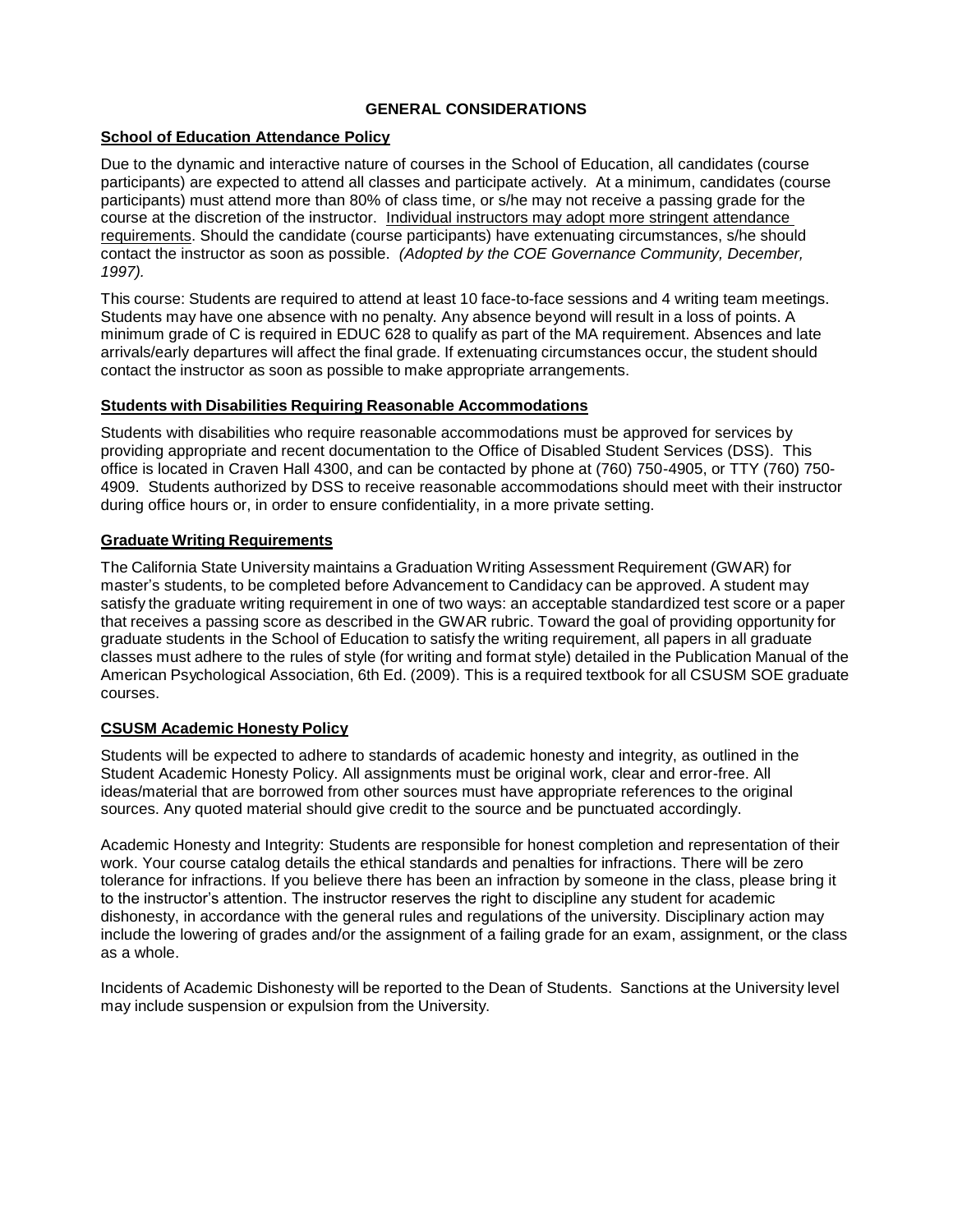# **Plagiarism:**

As an educator, it is expected that each candidate will do his/her own work, and contribute equally to group projects and processes. Plagiarism or cheating is unacceptable under any circumstances. If you are in doubt about whether your work is paraphrased or plagiarized see the Plagiarism Prevention for Students website [http://library.csusm.edu/plagiarism/index.html.](http://library.csusm.edu/plagiarism/index.html) If there are questions about academic honesty, please consult the University catalog.

# **Use of Technology:**

Candidates are expected to demonstrate competency in the use of various forms of technology (i.e. word processing, electronic mail, Moodle, use of the Internet, and/or multimedia presentations). Specific requirements for course assignments with regard to technology are at the discretion of the instructor. Keep a digital copy of all assignments for use in your teaching portfolio. All assignments will be submitted online, and some will be submitted in hard copy as well. Details will be given in class.

# **Electronic Communication Protocol:**

Electronic correspondence is a part of your professional interactions. If you need to contact the instructor, email is often the easiest way to do so. It is my intention to respond to all received e-mails in a timely manner. Please be reminded that e-mail and on-line discussions are a very specific form of communication, with their own nuances and etiquette. For instance, electronic messages sent in all upper case (or lower case) letters, major typos, or slang, often communicate more than the sender originally intended. With that said, please be mindful of all e-mail and on-line discussion messages you send to your colleagues, to faculty members in the School of Education, or to persons within the greater educational community. All electronic messages should be crafted with professionalism and care.

Things to consider:

- Would I say in person what this electronic message specifically says?
- How could this message be misconstrued?
- Does this message represent my highest self?
- Am I sending this electronic message to avoid a face-to-face conversation?

In addition, if there is ever a concern with an electronic message sent to you, please talk with the author in person in order to correct any confusion.

# **Course Requirements**

MA in Education is a professional preparation program. It is expected that graduate students will come to class prepared to discuss the readings, submit required assignments, and participate in class activities. Graduate students are expected to adhere to academic honesty and integrity, standards of dependability, confidentiality and writing achievement. Because it is important for educators to be able to effectively communicate their ideas to students, parents, colleagues, and administrators, writing that is original, clear and error-free is a priority for the School of Education. It is expected that work will be turned in on time. Please discuss individual issues with the instructor, students, parents, colleagues, and administrators, writing that is original, clear and error-free is a priority for the School of Education. It is expected that work will be turned in on time. Please discuss individual issues with the instructor.

# **GRADING STANDARDS**

### **Course Assignment Descriptions**

### **Attendance 25% = 25 Points**

Students are required to attend at least 10 face-to-face sessions and 4 writing team meetings. Each writing team can determine location and place for their meetings. Students may have one unexcused absence with no penalty.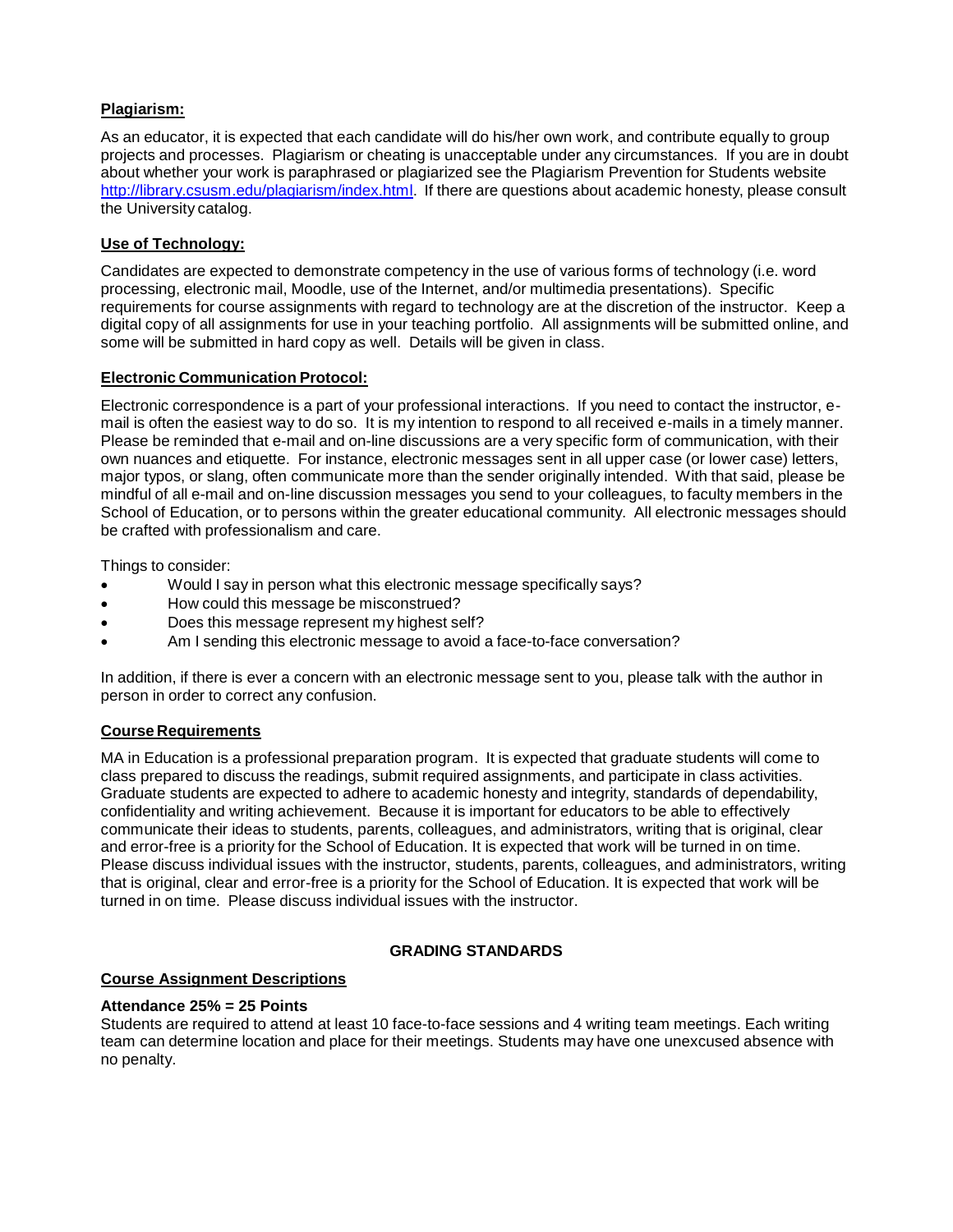#### **Writing 50% = 50 Points**

Students will be required to write 3 or more chapters of the thesis or project. Students will turn in their writing 5 times throughout the semester. Each of these five drafts will be reviewed by a peer. Two of these drafts will be reviewed and graded by the instructor. The chapters will be evaluated using the chapter rubrics for the School of Education. The peer and the instructor will evaluate the writing quality. Chapter Rubrics are provided on EDUC 698 cougar course and the School of Education Website.

#### **Writing Feedback 25% = 25 Points**

Each student will provide feedback to a peer's writing 5 times throughout the semester. Each student will use the Chapter Rubrics and the Praise, Question and Polish Format to provide the feedback. The peer and the instructor will evaluate the feedback quality.

| <b>Grading Scale</b> |               |             |               |                   |  |
|----------------------|---------------|-------------|---------------|-------------------|--|
| $A = 93-100$         | $A = 90-92$   |             |               |                   |  |
| $B_{+} = 87 - 89$    | $B = 83 - 86$ | $B = 80-82$ |               |                   |  |
| $C_{\pm} = 77 - 79$  | $C = 73-76$   | $C = 70-72$ | $D = 60 - 69$ | $F = 59$ or lower |  |

### **Final Exam Statement**

There will be no final exam for this course.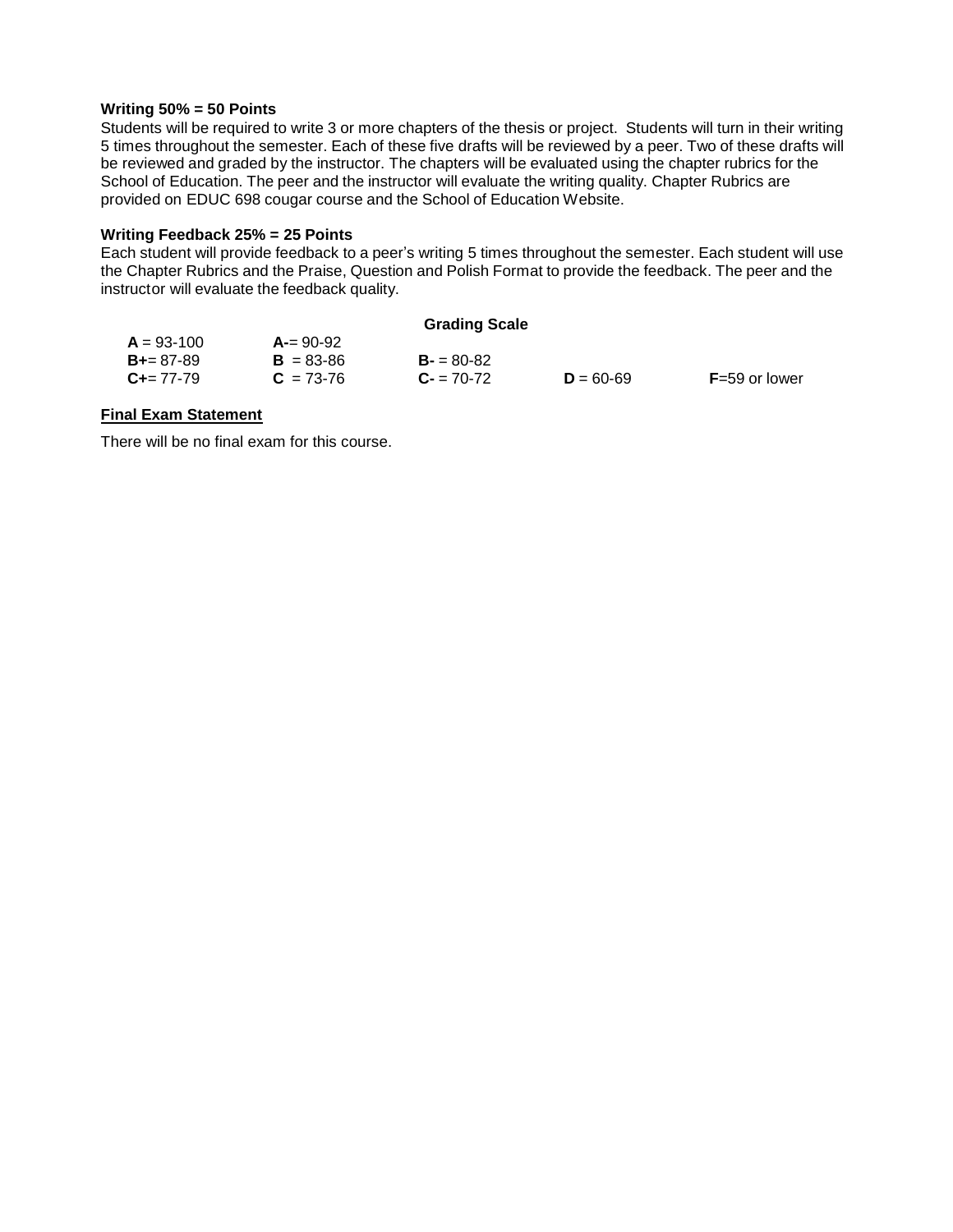## **EDUC 628 CALENDAR SPRING 2016**

| <b>Session</b>    | <b>Topic &amp; Objectives</b>                                                                                        |  |  |
|-------------------|----------------------------------------------------------------------------------------------------------------------|--|--|
| Week 1            | <b>Introduction, Goals &amp; Models</b>                                                                              |  |  |
| 1/27              | <b>Articulate Semester Goals &amp; Deadlines</b>                                                                     |  |  |
|                   | Choose Writing Partners and introduce peer writing feedback process                                                  |  |  |
|                   | Identify Model Thesis/Projects from CSUSM ScholarWorks                                                               |  |  |
|                   | Meet with your chair and review your goals for the semester                                                          |  |  |
| Week <sub>2</sub> | <b>Literature Review (Chapter 2)</b>                                                                                 |  |  |
| 2/3               | Identify needs in own literature review                                                                              |  |  |
|                   | Practice skills to locate and analyze articles for literature review                                                 |  |  |
|                   | Practice skills for synthesizing articles for literature review                                                      |  |  |
|                   |                                                                                                                      |  |  |
|                   | <b>APA Format</b>                                                                                                    |  |  |
|                   | Mark the APA Manual for easy reference;                                                                              |  |  |
|                   | Learn how to cite in-text and the reference list;                                                                    |  |  |
|                   | Intro to tables & figures;                                                                                           |  |  |
| Week 3            | Provide APA feedback to writing team<br>4.                                                                           |  |  |
| 2/10              | <b>Writing Partner(s) Meet "Face to Face"</b>                                                                        |  |  |
| (No in-           | Meet with your partner(s) either in person or virtually at the predetermined location you                            |  |  |
| person            | agreed<br><b>Exchange revised writing</b>                                                                            |  |  |
| class)            | Read each other's work and provide constructive feedback:                                                            |  |  |
|                   | Praise: Identify what the author did well.                                                                           |  |  |
|                   | Question: Articulate where you had questions and what needed clarification.                                          |  |  |
|                   | Polish: Identify with specificity what could be changed to make the writing                                          |  |  |
|                   | better, i.e. revise a sentence if it is unclear, correct spelling mistakes, add correct APA citation                 |  |  |
|                   | Review what was helpful about the peer feedback and what you would like to focus on                                  |  |  |
|                   | for the next peer review.                                                                                            |  |  |
|                   | Post a copy of the writing and the written feedback so each partner receives credit for                              |  |  |
|                   | their writing team contributions.                                                                                    |  |  |
| Week 4            | <b>Methodology (Chapter 3)</b>                                                                                       |  |  |
| 2/17              | Identify the components of chapter. 3;                                                                               |  |  |
|                   | Determine which chapter 3 sections need revision;                                                                    |  |  |
|                   | Revisit your timeline goals<br>3.                                                                                    |  |  |
| Week <sub>5</sub> | <b>Writing Partner(s) Meet "Face to Face"</b>                                                                        |  |  |
| 2/24              | Meet with your partner(s) either in person or virtually at the predetermined location you                            |  |  |
| (No in-           | agreed                                                                                                               |  |  |
| person            | Exchange revised writing.                                                                                            |  |  |
| class)            | Read each other's work and provide constructive feedback:                                                            |  |  |
|                   | Praise: Identify what the author did well.                                                                           |  |  |
|                   | Question: Articulate where you had questions and what needed clarification.                                          |  |  |
|                   | Polish: Identify with specificity what could be changed to make the writing                                          |  |  |
|                   | better, i.e. revise a sentence if it is unclear, correct spelling mistakes, add correct APA citation                 |  |  |
|                   | Review what was helpful about the peer feedback and what you would like to focus on                                  |  |  |
|                   | for the next peer review.<br>Post a copy of the writing and the written feedback so each partner receives credit for |  |  |
|                   | their writing team contributions.                                                                                    |  |  |
| Week 6            | <b>Presentation of Data (Chapter 4)</b>                                                                              |  |  |
| 3/2               | Identify the key components for project/thesis chapter 4;                                                            |  |  |
|                   | Determine what sections need to be revised and how                                                                   |  |  |
|                   |                                                                                                                      |  |  |
|                   | <b>Copyright Information</b>                                                                                         |  |  |
|                   | Identify the key components for copyright and how it affects your thesis/project                                     |  |  |
|                   | Determine what sections need to be revised and how                                                                   |  |  |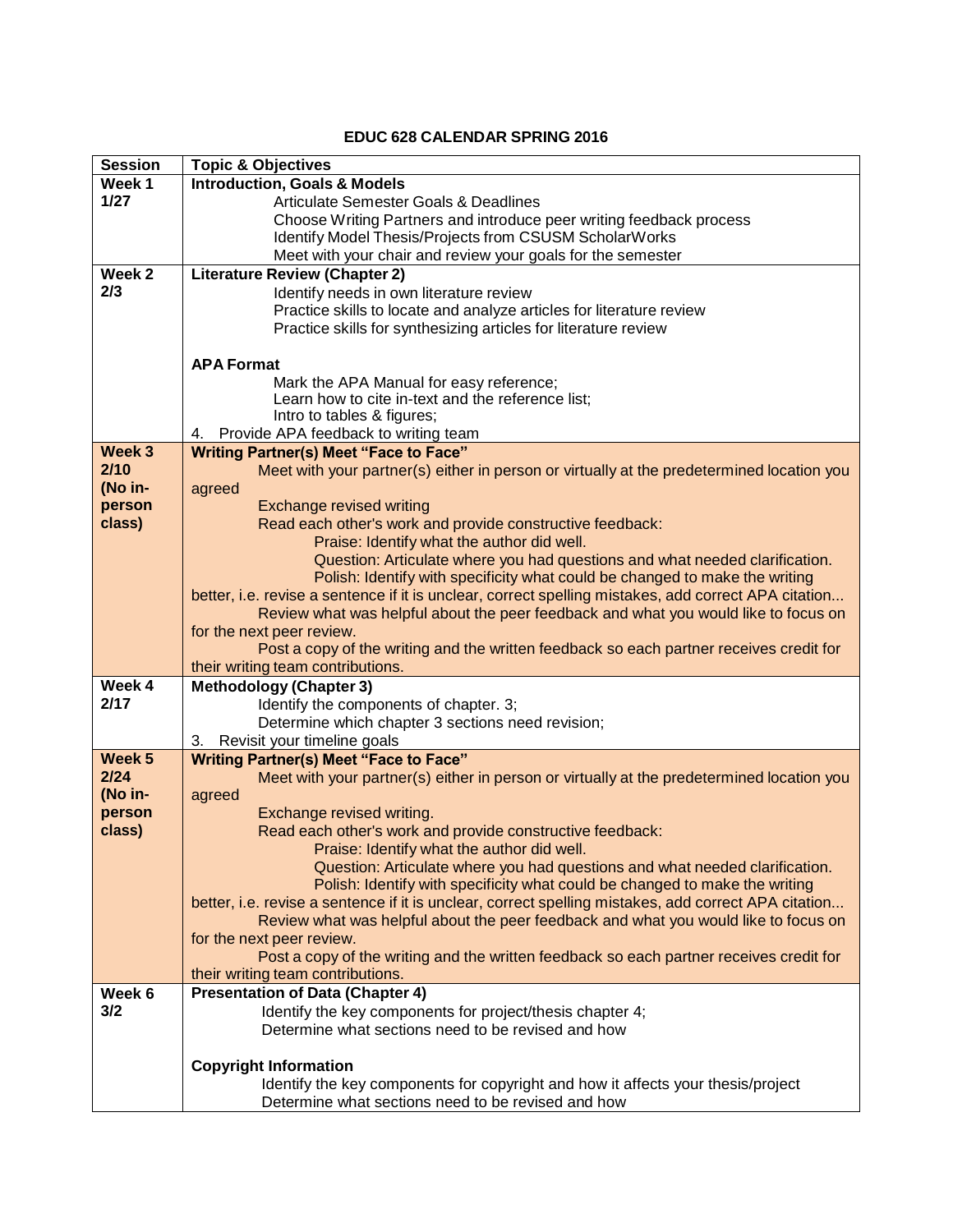| Week 7            | <b>Writing Partner(s) Meet "Face to Face"</b>                                                                             |
|-------------------|---------------------------------------------------------------------------------------------------------------------------|
| 3/9               | Meet with your partner(s) either in person or virtually at the predetermined location you                                 |
| (No in-           | agreed                                                                                                                    |
| person            | <b>Exchange revised writing</b>                                                                                           |
| class)            | Read each other's work and provide constructive feedback:                                                                 |
|                   | Praise: Identify what the author did well.                                                                                |
|                   | Question: Articulate where you had questions and what needed clarification.                                               |
|                   | Polish: Identify with specificity what could be changed to make the writing                                               |
|                   | better, i.e. revise a sentence if it is unclear, correct spelling mistakes, add correct APA citation                      |
|                   | Review what was helpful about the peer feedback and what you would like to focus on                                       |
|                   | for the next peer review.                                                                                                 |
|                   | Post a copy of the writing and the written feedback so each partner receives credit for                                   |
|                   | their writing team contributions.                                                                                         |
| Week 8*           | <b>Conclusion (Chapter 5)</b>                                                                                             |
| 3/16              | Identify key components of thesis/project chapter 5;                                                                      |
|                   | Determine what components to revised and how                                                                              |
|                   |                                                                                                                           |
|                   | *If you are planning on graduating this spring, you should turn in all five chapters to your chair                        |
|                   | this week (or soon after)                                                                                                 |
| Week <sub>9</sub> | No Class! Enjoy your break (but try to get some writing done)                                                             |
| 3/23              |                                                                                                                           |
| <b>Spring</b>     |                                                                                                                           |
| <b>Break!</b>     |                                                                                                                           |
| Week 10           | <b>Introduction (Chapter 1)</b>                                                                                           |
| 3/30              | Identify key components of thesis/project chapter 1;                                                                      |
|                   | Determine what components to revise and how                                                                               |
|                   |                                                                                                                           |
|                   | <b>Writing Transitions</b>                                                                                                |
|                   | Identify the key components to a transition;                                                                              |
|                   | Review the transitions in writing;                                                                                        |
|                   | Identify how to revise transitions                                                                                        |
| Week 11           | <b>Writing Partner(s) Meet "Face to Face"</b>                                                                             |
| 4/6               | Meet with your partner(s) either in person or virtually at the predetermined location you                                 |
| (No in-           | agreed                                                                                                                    |
| person            | <b>Exchange revised writing</b>                                                                                           |
| class)            | Read each other's work and provide constructive feedback:                                                                 |
|                   | Praise: Identify what the author did well.<br>Question: Articulate where you had questions and what needed clarification. |
|                   | Polish: Identify with specificity what could be changed to make the writing                                               |
|                   | better, i.e. revise a sentence if it is unclear, correct spelling mistakes, add correct APA citation                      |
|                   | Review what was helpful about the peer feedback and what you would like to focus on                                       |
|                   | for the next peer review.                                                                                                 |
|                   | Post a copy of the writing and the written feedback so each partner receives credit for                                   |
|                   | their writing team contributions.                                                                                         |
| Week 12           | <b>ADA Compliance</b>                                                                                                     |
| 4/13              | Practice ADA formatting (possible guest speaker)                                                                          |
|                   |                                                                                                                           |
|                   | <b>Submitting to Scholarworks</b>                                                                                         |
|                   | Register and create a Scholarworks account                                                                                |
|                   | Review submission process                                                                                                 |
|                   |                                                                                                                           |
| Week 13<br>4/20   | Prepare for MA Poster Session (to be held next Thursday, April 28 <sup>th</sup> )                                         |
|                   | Bring draft poster slides.                                                                                                |
|                   | Come prepared with questions.                                                                                             |
|                   | Finalize your poster slides and identify what else you will put on your poster.                                           |